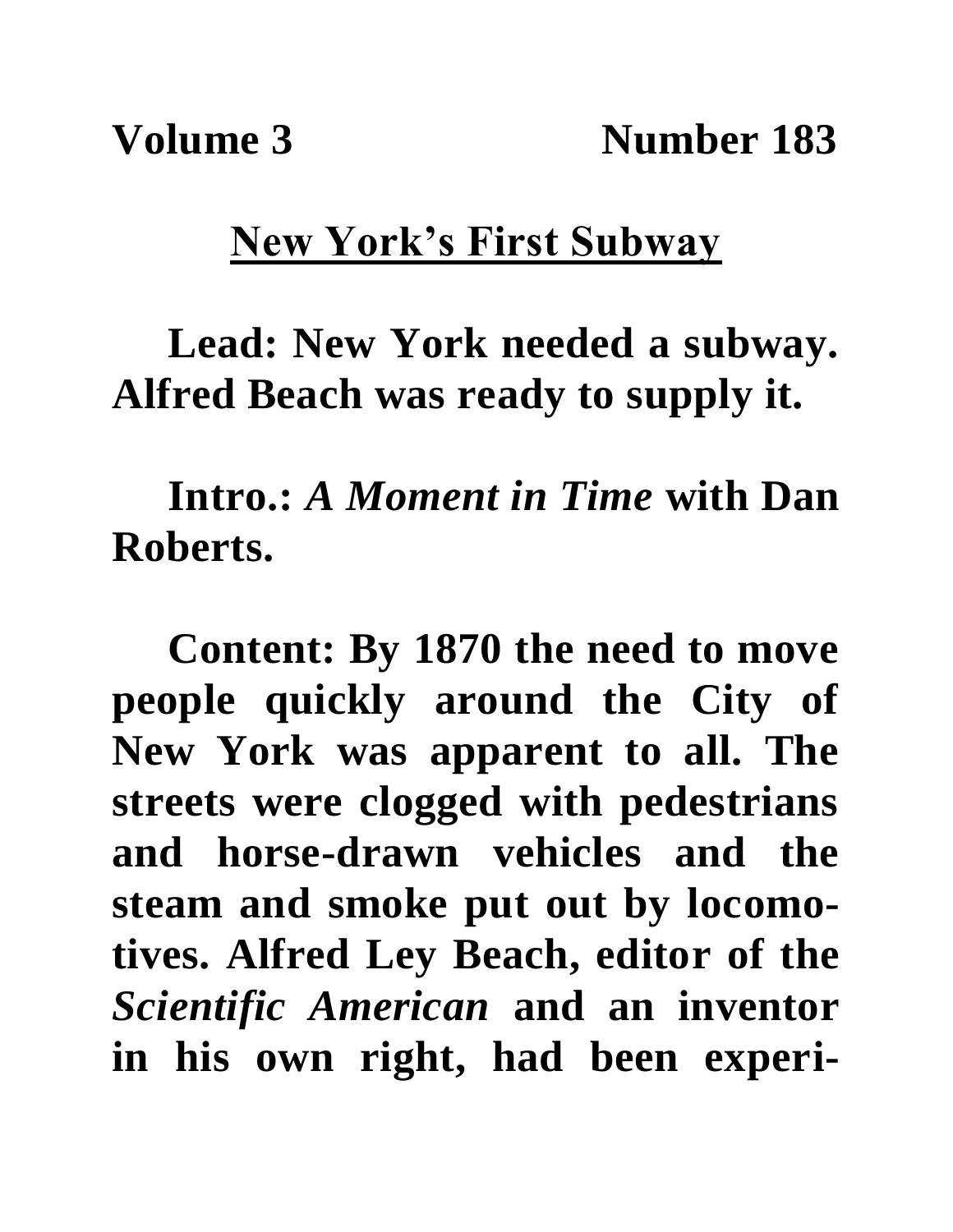## **menting with pneumatic propulsion, the use of air pressure to force a cylinder through a tightly sealed tube.**

**The City of London had already inaugurated underground transportation with a steam-powered subway in 1863, but this had proved itself less than satisfactory. Though the London tunnels were not lengthy, the fumes from the steam boilers kept building up, threatening the lives and health of the passengers. The British had developed a couple of small experimental air driven tunnels, but these were used to carry mail and packages. Beach heard of these tests and designed a subway based on the British model, only larger, enough to ac-**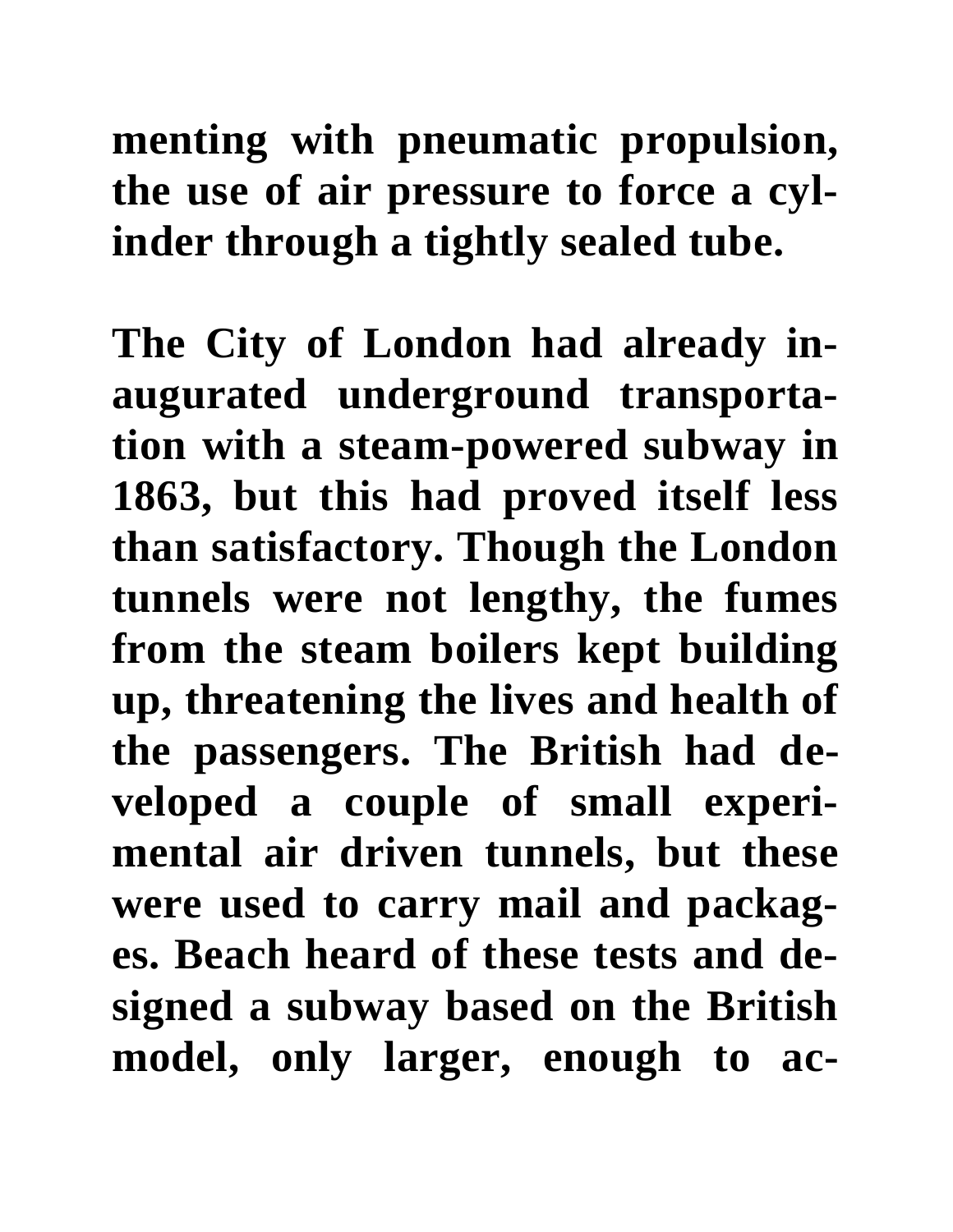**commodate a number of passengers in relative comfort. He needed only the leave of municipal authorities to begin.**

**In the 1870s, New York was dominated by Tammany Hall, a political organization led by William M. "Boss" Tweed. When Beach came seeking permission to build the subway, Tweed blocked his way. Through a legislative sleight of hand, Beach trumped the usually perceptive Tweed and a demonstration project was authorized.**

**From the corner of Warren Street and Broadway, deeper even than water and sewer lines, the Beach**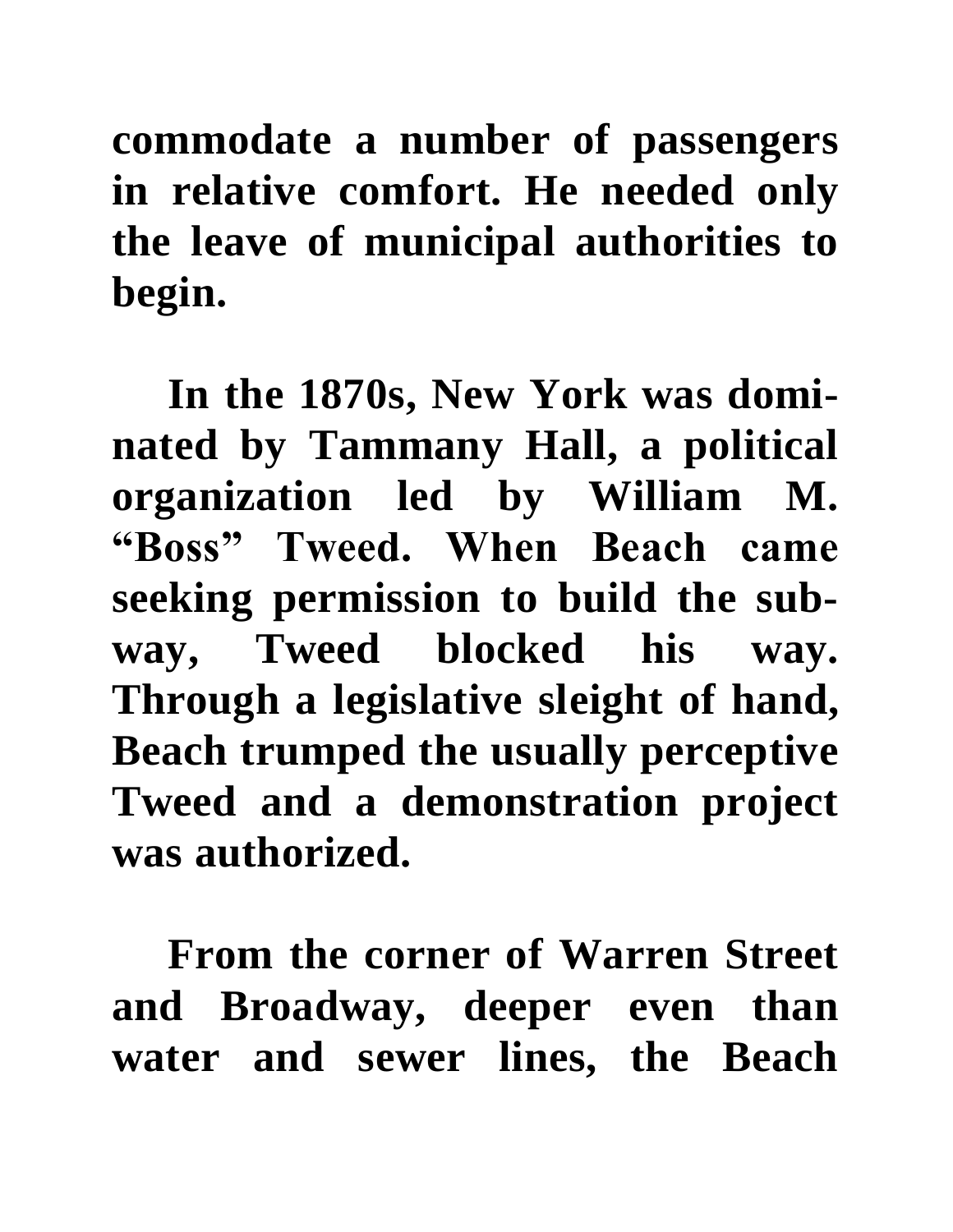**Pneumatic Transit ran 100 yards westward to Murray Street. Beginning in 1870 passengers descended to the splendidly appointed waiting room, boarded a cylindrical car and were propelled back and forth through the brick-lined tunnel on a stream of air generated by a 100 horsepower pump. It was a publicity triumph, but Tweed recovered and blocked Beach from further construction. In the financial panic of 1873 New York's enthusiasm receded and the City did not get its first subway until after the turn of the century. By that time Alfred Beach's dream of transporting passengers on a clean, quiet, comfortable stream of air had become just a memory.**